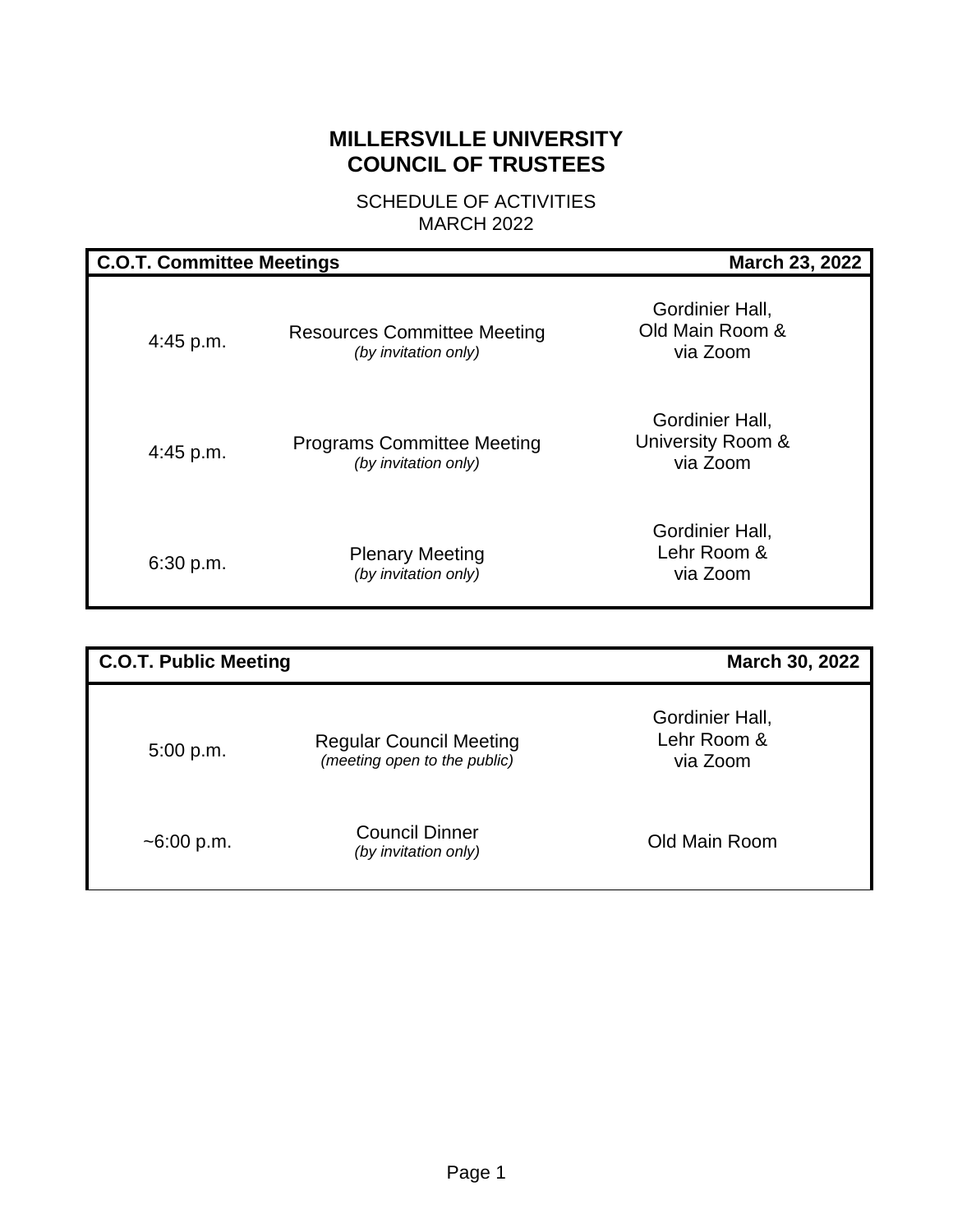# **MILLERSVILLE UNIVERSITY OF PENNSYLVANIA**

# **COUNCIL OF TRUSTEES MEETING Wednesday, March 30, 2022**

# **AGENDA-AT-A-GLANCE**

- I. **FOR ACTION** Minutes of the December 15, 2021, Regular Meeting Mr. Michael G. Warfel, Chairman
- II. Report of the Council Chairman Mr. Michael G. Warfel
- III. Report of the University President Dr. Daniel A. Wubah
- IV. Comments
	- A. Alumni Association President Ms. Joyce King
	- B. APSCUF-MU President Dr. Kelly Banna
	- C. Faculty Senate Chairperson Prof. Jeri Robinson
	- D. Student Senate President Ms. Leizel Schlott
	- E. Millersville University Foundation President Mr. Joseph Garner
	- F. Student Services, Inc. CEO Mr. Geoffrey E. Beers
	- G. General Public
- V. Programs Committee Report Mr. Brandon Danz, Chair
	- A. **FOR ACTION** Emeritus Status
	- B. **INFORMATION** Student Presentation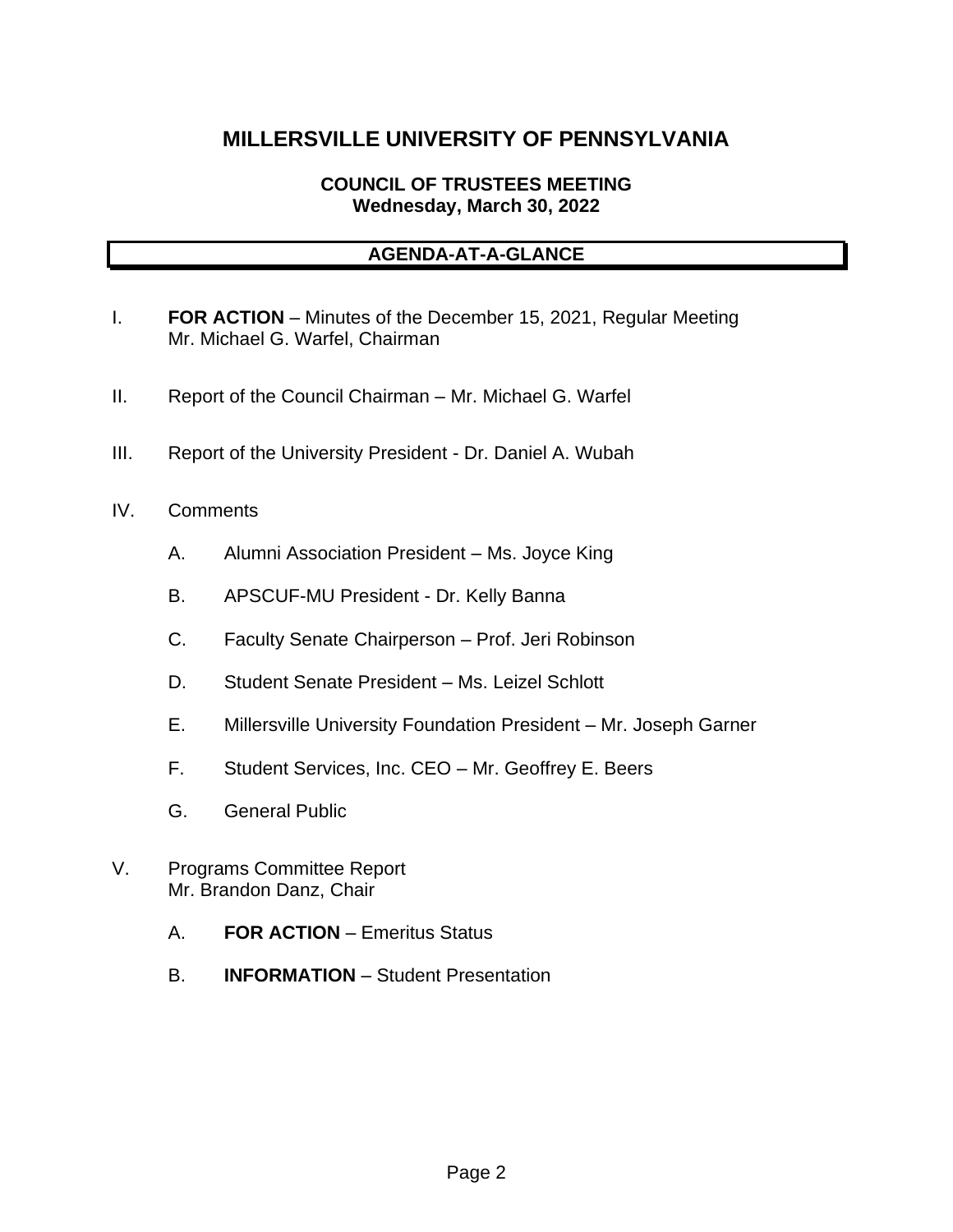- VI. Resources Committee Report Ms. Kathryn Ross, Chair
	- A. **FOR ACTION** Annual Payment of \$5,000 to Blue Rock Regional Fire District
	- B. **FOR ACTION** Annual Payment of \$3,000 to Lancaster Community Safety Coalition
	- C. **FOR ACTION** Annual Payment of \$3,000 to Lancaster Emergency Medical Services Association (LEMSA)
	- D. **FOR ACTION** Five-Year Internal Capital Plan
	- E. **FOR ACTION -** Millersville University Foundation Endowments
- VII. Governance and Nominations Report Dr. Saul Fink, Chair
	- A. **FOR ACTION**  Revisions to the Emeritus Status Policy
- VIII. Other Reports and Information
	- A. **INFORMATION** Date for Next Committee Meetings Information
	- B. **INFORMATION** Date for Next Regular Meeting Information
- IX. Adjournment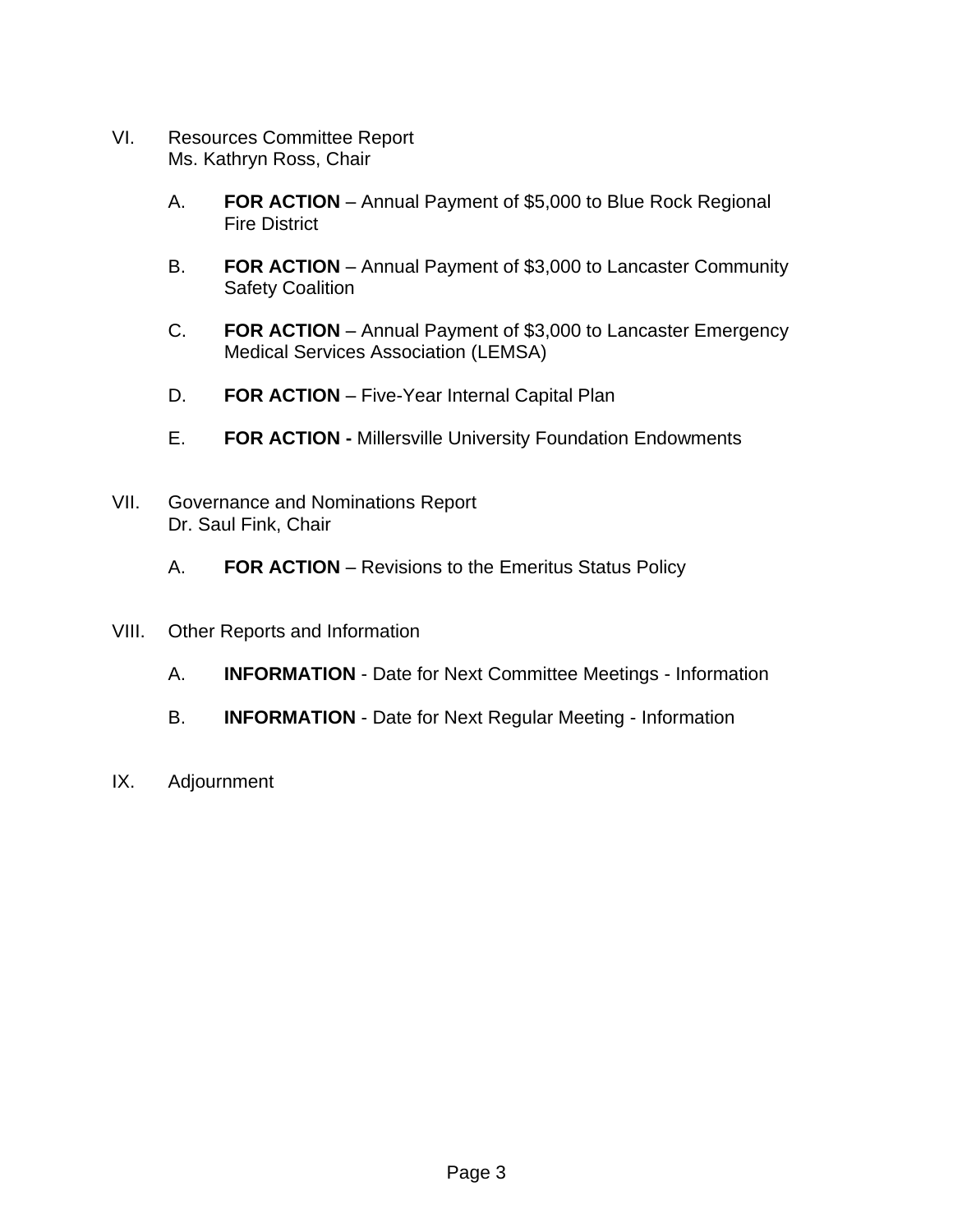# **MILLERSVILLE UNIVERSITY COUNCIL OF TRUSTEES**

Millersville, Pennsylvania Wednesday, December 15, 2021

A regular meeting of the Council of Trustees of Millersville University was called to order in Gordinier Dining Hall, Bolger Conference Center, Lehr room, at 5:03 p.m. on Wednesday, December 15, 2021, by Chairman Michael G. Warfel. The following trustees were present:

Mr. Thomas J. Baker *(via Zoom)* Mr. Brandon W. Danz Dr. Saul W. Fink Dr. Richard L. Frerichs Ms. Kathryn R. Ross Dr. Amber M. Sessoms Ms. Holly L. Trego Ms. Madison N. Whitcomb

Also present were:

Dr. Kelly M. Banna, *APSCUF-MU President*

Mr. Geoffrey E. Beers, *CEO, Student Services/Student Lodging, Inc.*

Mr. Guilbert L. Brown, *Vice President for Finance and Administration*

Dr. Victor S. DeSantis, *Chief of Staff and Executive Director, Community Engagement, Government and Economic Development*

Mr. Stephen J. diFilipo, *Chief Technology Officer (via Zoom)*

Mr. Joseph Garner, *MU Foundation President*

Dr. Gail Gasparich, *Provost and Vice President for Academic Affairs*

Mr. Renardo A. Hall, *Interim Chief Diversity Officer*

Ms. Joyce King, *MU Alumni Association President (via Zoom)*

Mr. Victor E. Ramos, *Vice President for Advancement*

Mr. Thomas J. Richardson, *Interim Vice President for Student Affairs and Enrollment Management*

Prof. Jeri L. Robinson, *Faculty Senate President (via Zoom)*

Ms. Leizel B. Schlott, *Student Government Association President*

Dr. Daniel A. Wubah, *University President*

Representative Jordan Harris, Mr. Rick Rodgers and Dr. Daniel Greenstein, ex officio, were unable to attend.

Upon motion by Ms. Trego, the minutes of the regular meeting of September 21, 2021, were approved.

### **Chairman's Report**

Mr. Warfel welcomed everyone in attendance and reminded trustees of several upcoming events including the February Board of Governors' meetings, March Chancellor's visit, April AGB Conference on Trusteeship and the May commencement ceremonies.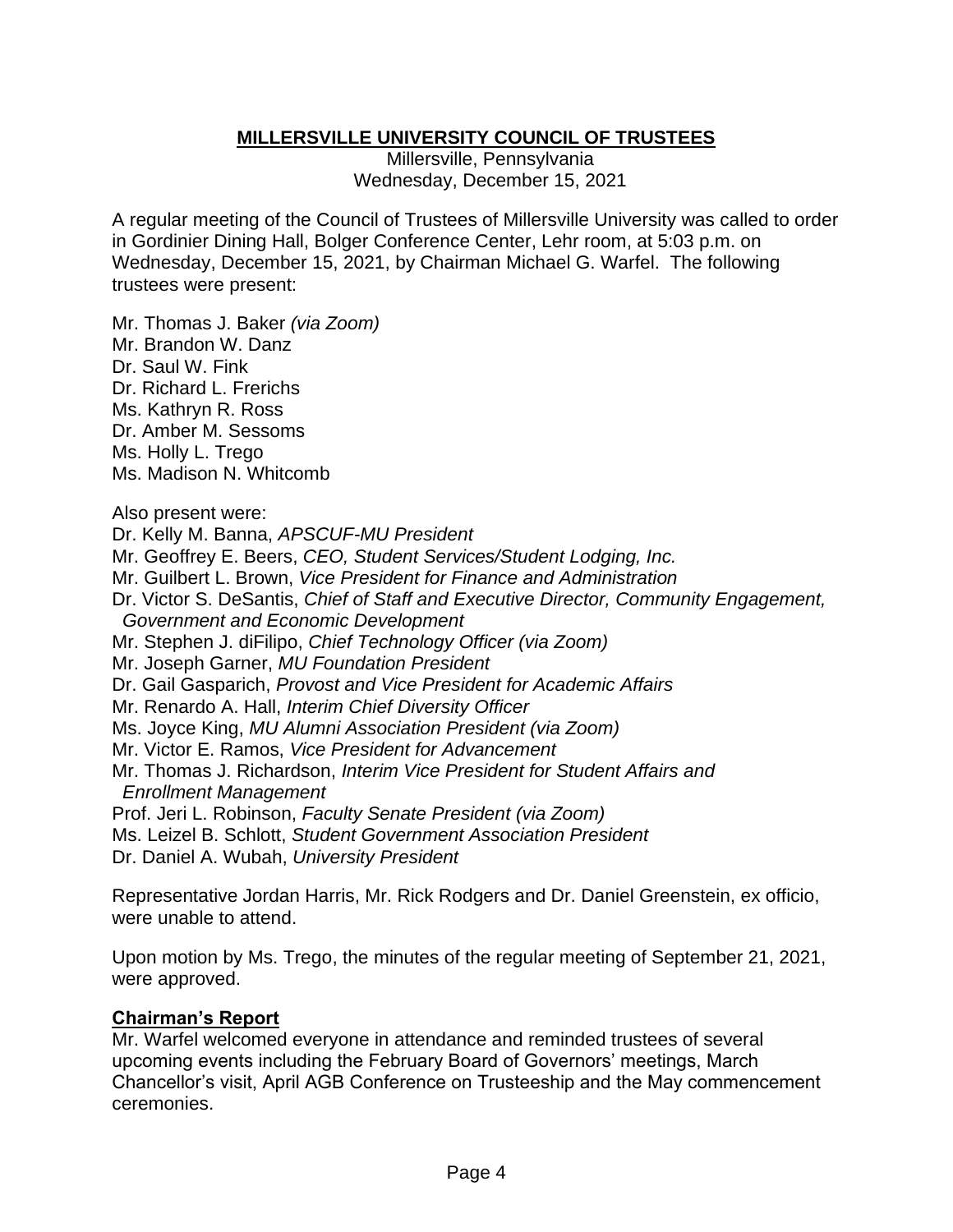# **President's Report**

President Wubah welcomed and thanked our new Provost, Dr. Gasparich; Interim Chief Diversity Officer, Mr. Hall; and Interim Vice President for Student Affairs and Enrollment Management, Mr. Richardson. He advised that searches for the latter two positions have commenced and reflected on the fall 2021 semester as it related to COVID, enrollment numbers and campus events. He offered a brief report on the PASSHE integrations, campus fundraising and athletics. The President concluded his report by thanking trustees and his leadership team for their continued support of our students and their success.

# *Comments from Advisors*

Ms. Joyce King, Alumni Association President, provided an update on their audit review, bylaws and MOU updates and highlighted recent events. Dr. Kelly Banna, APSCUF-MU President, reported on faculty matters and welcomed new Provost, Dr. Gasparich. Mr. Joseph Garner, MU Foundation President, provided an update on Foundation assets, endowments and an updated records retention policy. Mr. Geoffrey Beers, CEO of Student Services and Student Lodging, Inc., reported on a new retirement facility and efforts with Penn State Health on a new campus health facility.

# **Comments from the Public**

Dr. Jill Craven, Professor of English and World Languages, and student Amy Denny, offered public comment relating to recent protests on campus.

### *Programs Committee Report*

A regular meeting of the Programs Committee was called to order in Gordinier Dining Hall, Bolger Conference Center, University room, on Wednesday, December 8, 2021, by Dr. Amber Sessoms, on behalf of Mr. Brandon Danz, Chairperson, who was unable to attend.

The following members were present:

Mr. Thomas J. Baker Dr. Kelly M. Banna, ex officio Mr. Geoffrey E. Beers, ex officio Dr. Richard L. Frerichs Dr. Gail Gasparich, ex officio Mr. Renardo A. Hall, ex officio Mr. Thomas J. Richardson, ex officio Prof. Jeri L. Robinson, ex officio Ms. Leizel B. Schlott, ex officio Ms. Madison N. Whitcomb Dr. Daniel A. Wubah, ex officio

Also present was Ms. Jennifer Hart, Office of the President. The committee discussed the published information and action item and recommended the action item be brought forward for full Council approval at the December 15, 2021, regular meeting. The Programs Committee adjourned at 6:05 p.m.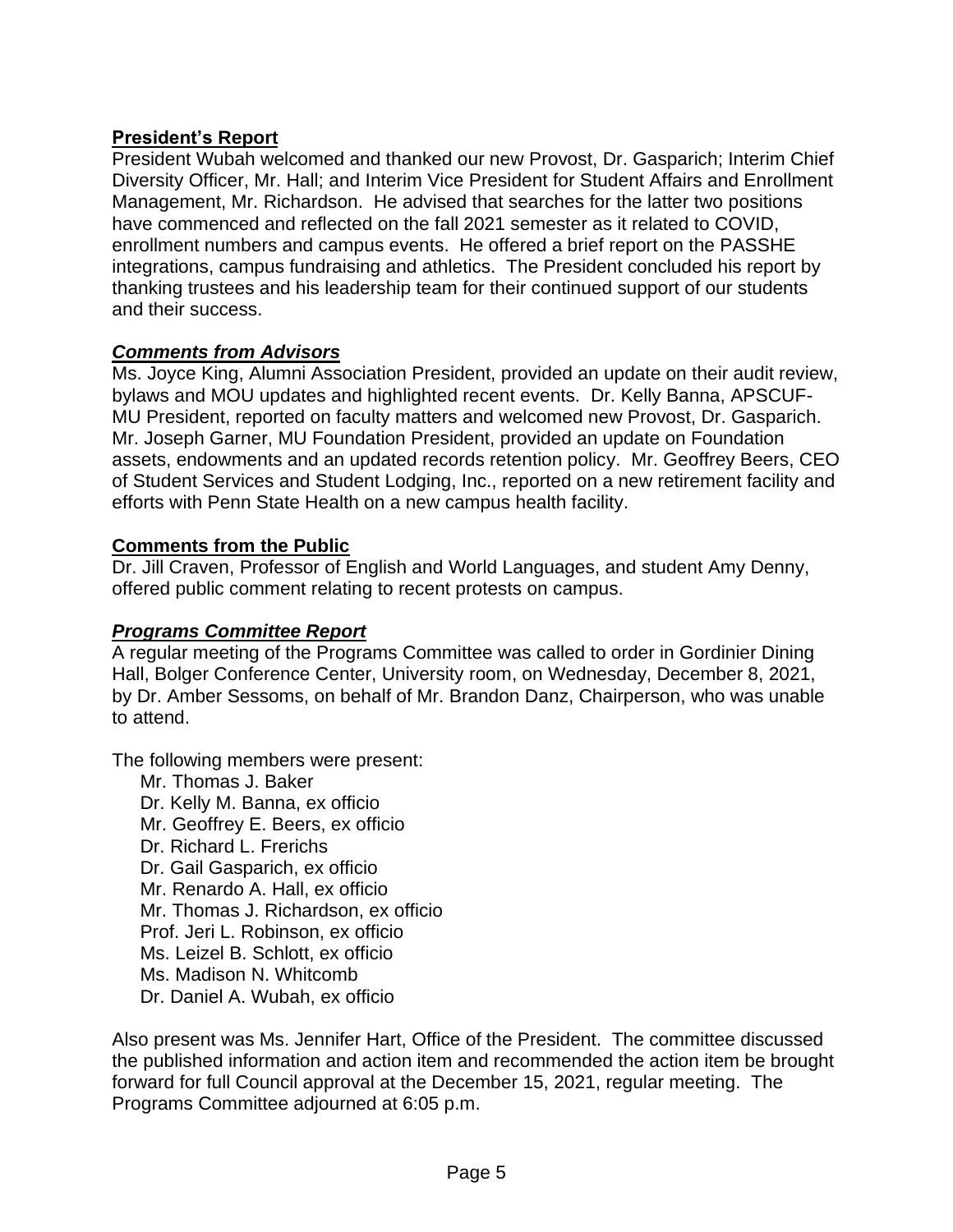Upon motion by Ms. Trego, the Council of Trustees approved emeritus status for Drs. Joel Piperberg and John McLarnon.

#### *Resources Committee Report*

A regular meeting of the Resources Committee was called to order in Gordinier Dining Hall, Bolger Conference Center, Old Main room, on Wednesday, December 8, 2021, by Ms. Kathryn Ross *(via Zoom)*, Chairperson.

The following members were present:

Mr. Guilbert L. Brown, ex officio Dr. Victor S. DeSantis, ex officio Mr. Stephen J. diFilipo, ex officio Dr. Saul W. Fink *(via Zoom)* Mr. Joseph Garner, ex officio *(via Zoom)* Ms. Joyce King, ex officio *(via Zoom)* Mr. Victor E. Ramos, ex officio Mr. Rick Rodgers *(via Zoom)* Ms. Holly L. Trego *(via Zoom)* Mr. Michael G. Warfel, ex officio

Also present via Zoom were Ms. Tammy Aument-Martin, Director of Accounting and Budget and Ms. Christine Bowman of CliftonLarsonAllen, LLC. The committee discussed the published information and action items and recommended the action items be brought forward for full Council approval at the December 15, 2021, regular meeting. The Resources Committee adjourned at 6:00 p.m.

Upon motion by Ms. Trego, the Council of Trustees approved the 2020-21 Audited Financial Statements and Designation of Fund Balance.

Upon motion by Dr. Fink, the Council of Trustees approved the following fee structure for the 2022-23 and 2023-24 academic years:

Move approval of the report on the increase in board rates by 4.7%, which results in a range of \$655 to \$2,200 per semester for 2022-23.

Move approval of the report on the increase in board rates by 4.7%, which results in a range of \$685 to \$2,305 per semester for 2023-24.

Move acceptance of the report on the room rates to remain the same, which results in a range of \$4,040 to \$4,675 per semester for 2022-23.

Move acceptance of the report on the room rates to remain the same, which results in a range of \$4,040 to \$4,675 per semester for 2023-24.

Move acceptance of the report on the Student Center Maintenance Operations Fee to remain at \$21.50 per credit maximum at \$258.00 per semester effective fall 2022.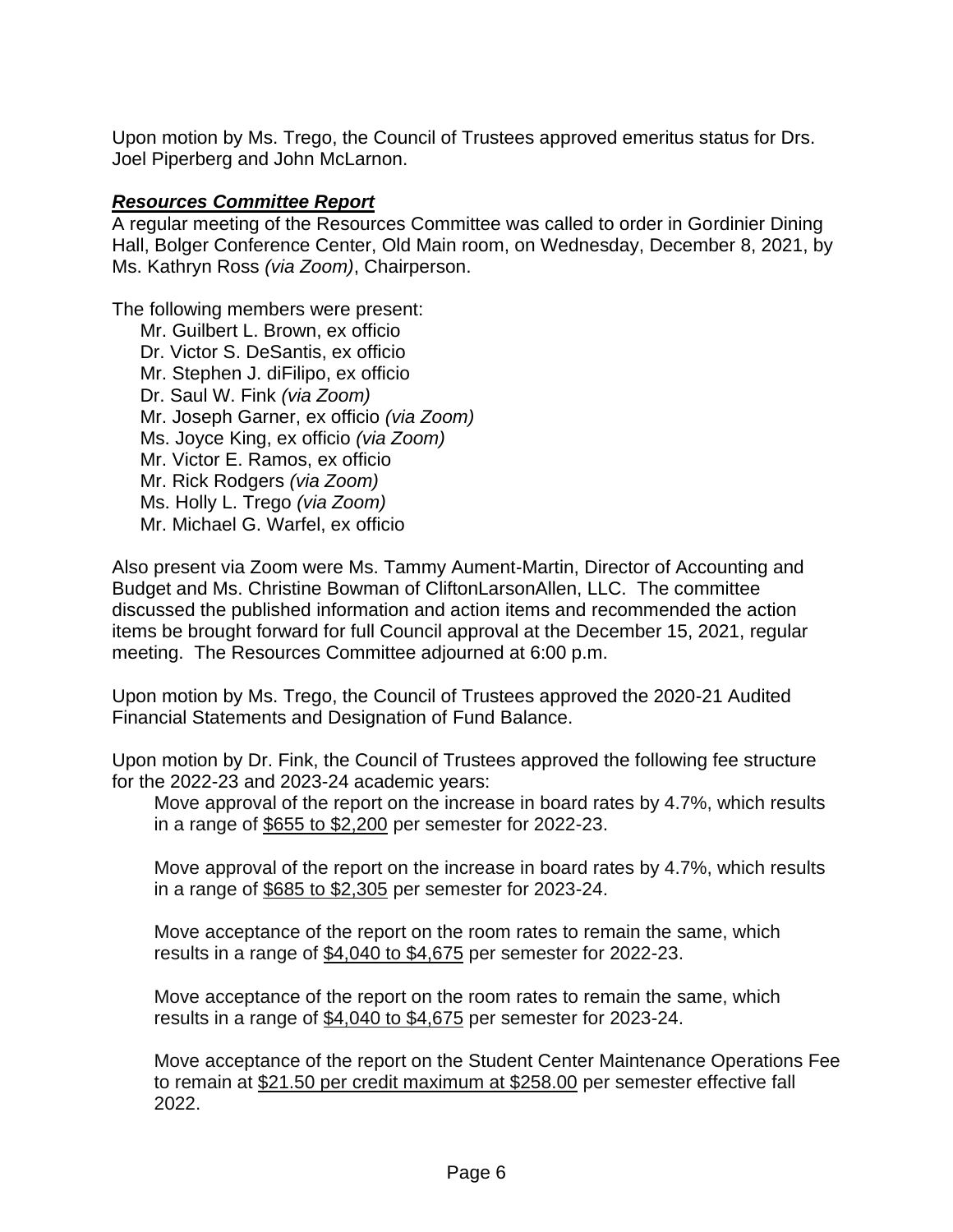Move acceptance of the report on the Student Center Maintenance Operations Fee to remain at \$21.50 per credit maximum at \$258.00 per semester effective fall 2023.

Move acceptance of the report on the Student Activity Fee to remain at \$12.75 per credit maximum at \$153.00 per semester effective fall 2022.

Move acceptance of the report on the Student Activity Fee to remain at \$12.75 per credit maximum at \$153.00 per semester effective fall 2023.

Move acceptance of the report on the Shuttle Bus Fee to remain at \$1.50 per credit maximum at \$18.00 per semester effective fall 2022.

Move acceptance of the report on the Shuttle Bus Fee to remain at \$1.50 per credit maximum at \$18.00 per semester effective fall 2023.

Move approval of the report on the increase in Health Fee to \$9.50 per credit maximum at \$114.00 per semester effective fall 2022.

Move acceptance of the report on the Health Fee to remain at \$9.50 per credit maximum at \$114.00 per semester effective fall 2023.

Move acceptance of the report on the Student Center Expansion Fee to remain at \$13.00 per credit maximum at \$156.00 per semester effective fall 2022.

Move acceptance of the report on the Student Center Expansion Fee to remain at \$13.00 per credit maximum at \$156.00 per semester effective fall 2023.

Move acceptance of the report on the Academic Support Fee for Undergraduate students to remain at \$34.00 per credit maximum at \$408.00 per semester effective fall 2022.

Move approval of the report on the increase in the Academic Support Fee for Undergraduate students to \$34.25 per credit maximum at \$411.00 per semester effective fall 2023.

Move acceptance of the report on the Academic Support Fee for Graduate Students to remain at \$549.00 per semester, for 9 credits, effective fall 2022.

Move approval of the report on the increase in the Academic Support Fee for Graduate Students to \$555.75 per semester, for 9 credits, effective fall 2023.

Move acceptance of the report on the following Miscellaneous Fees having no increases: Degree Fee, Transcript Fee, Room Deposit Fee, Return Check Fee, Advance Deposit (Tuition) and the Application Fee for Graduates.

Move approval of the report on the elimination of the Application Fee for Undergraduates.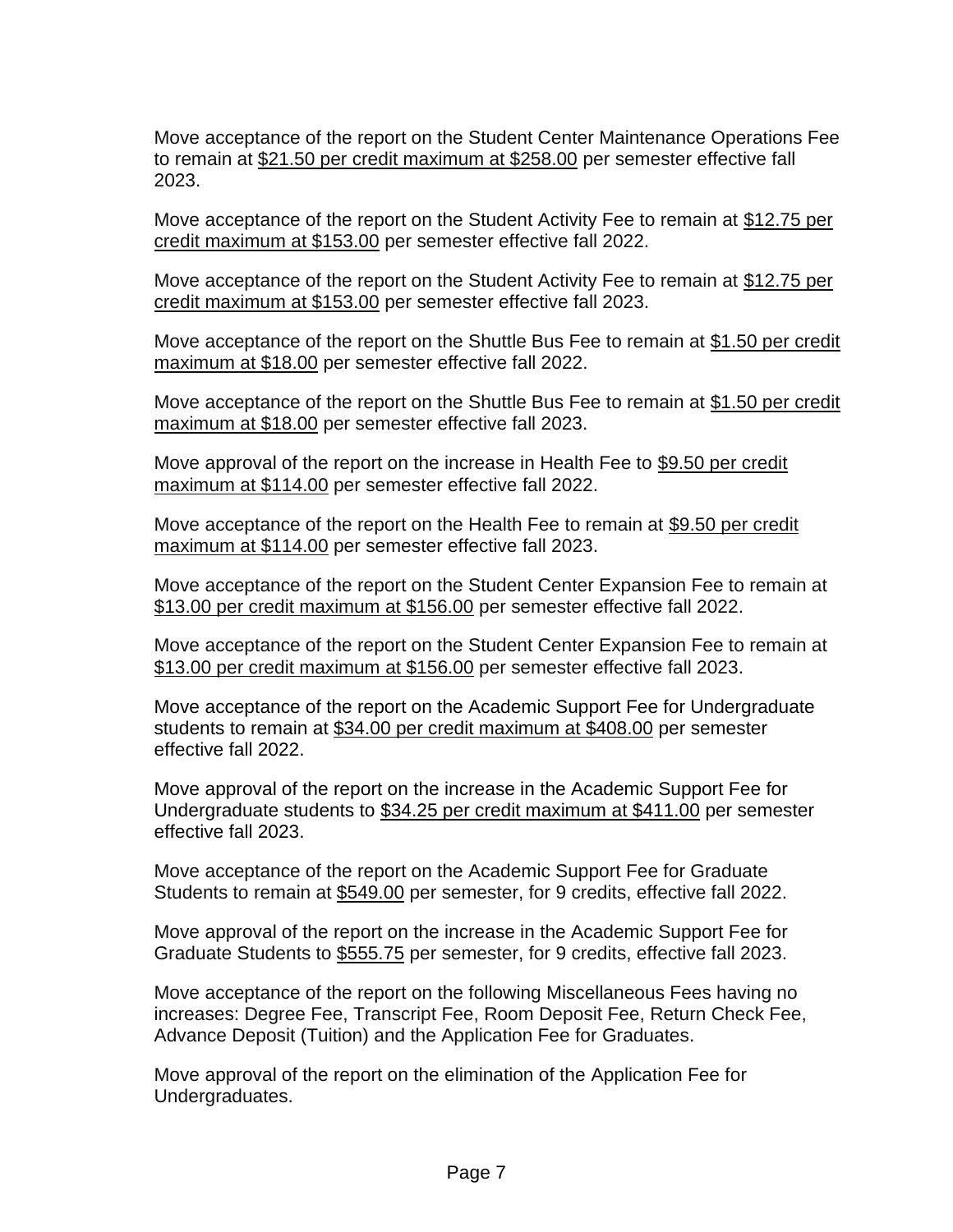Move approval of the report on the room rental rates for Shenks and Reighard to remain at \$3,894 to \$4,466 per semester effective fall 2022.

Move approval of the report on the room rental rates for Shenks and Reighard to remain at \$3,894 to \$4,466 per semester effective fall 2023.

Upon motion by Ms. Trego, the Council of Trustees approved the Happ Family Fund for Women's Track and Field and Cross Country Endowment; the Patricia N. May '66 Memorial Scholarship Endowment; and the Team of '63 Football Scholarship.

Upon motion by Dr. Fink, the Council of Trustees approved the university external financial support resolution in relation to the Millersville University Foundation, the Millersville University Alumni Association, Student Services, Inc., and Student Lodging, Inc.

Upon motion by Dr. Sessoms, the Council of Trustees approved allowing the Vice Presidents for Advancement and Finance and Administration to sign and receive estate gifts on behalf of Millersville University.

### **Other Reports and Information**

Chairman Warfel announced the next trustee committee meetings will be held on Wednesday, March 23, 2022, and the next regular meeting will be held on Wednesday, March 30, 2022, in accordance with Council approval on June 16, 2021.

Chairman Warfel declared the meeting adjourned at 6:36 p.m.

Respectfully submitted,

The Honorable Jordan A. Harris **Secretary**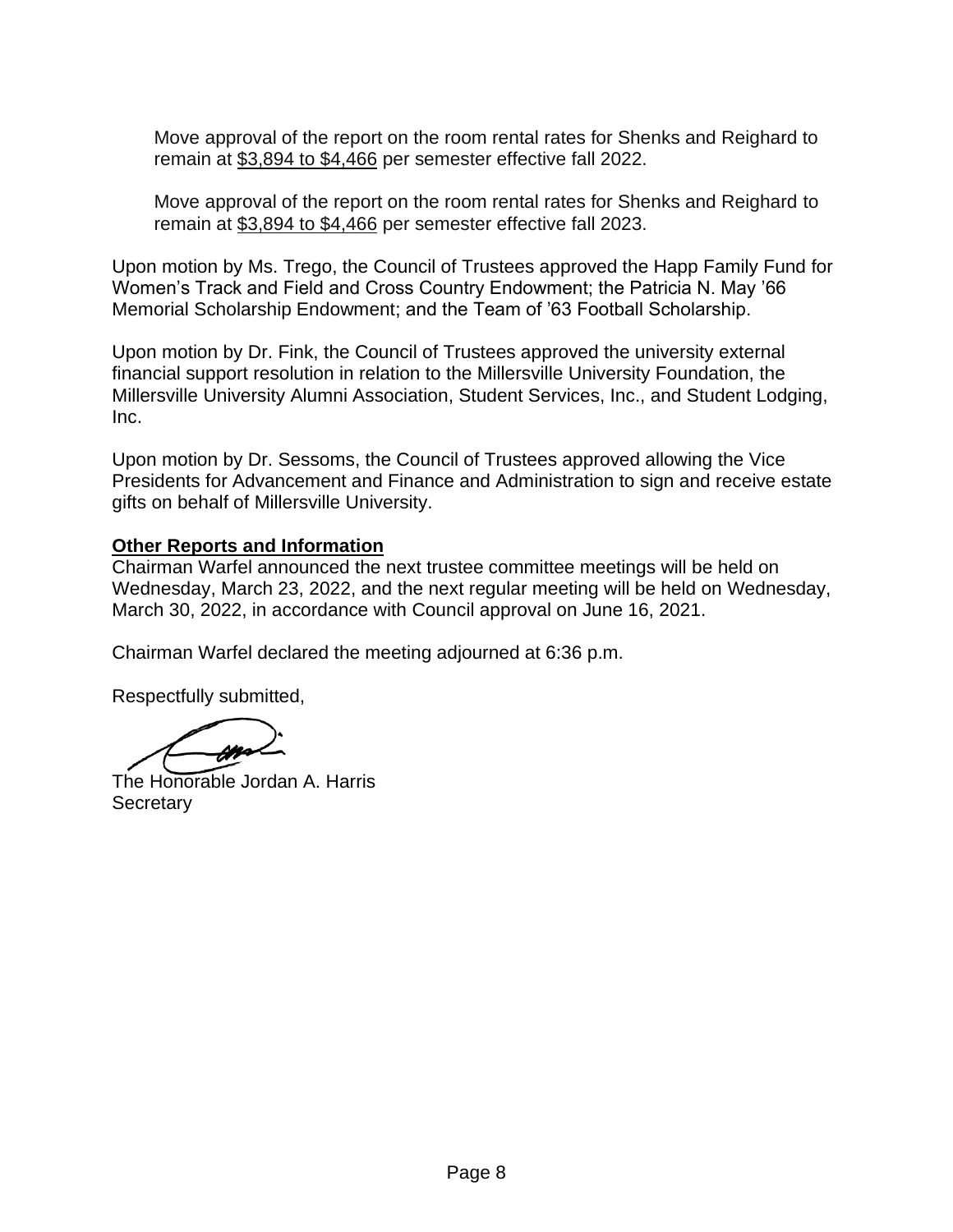- V. Programs Committee Report Mr. Brandon Danz, Chair
	- A. **FOR ACTION** Emeritus Status

The University President, in concert with the Faculty Senate, recommends emeritus status for the following members of the faculty:

| Dr. Judith K. Wenrich | Early, Middle & Exceptional Education |
|-----------------------|---------------------------------------|
| Professor             | Dates Served: 1994-2021               |

# **DR. JUDITH K. WENRICH**

Dr. Judith K. Wenrich, Professor, retired on June 30, 2021, after 27 years of service in both teaching and leadership positions at Millersville University. This includes eight years as Chairperson of the former Department of Elementary and Early Childhood Education, multiple semesters serving as an assistant to the Dean of the School of Education with direct responsibility for various initiatives, and ten years as the Graduate Program Coordinator for the M.Ed. in Language and Literacy); and

Dr. Wenrich, in her capacity as Chair, contributed to the design of the graduate program enabling Millersville University to become the first provider within PA-SSHE of the Program-Specialist- ESL Certificate Program and shepherded this program through the curricular process, subsequently enabling hundreds of teachers within the Commonwealth to receive this credential in order to better serve the needs of English language learners within schools; and

Dr. Wenrich, while Chair, and at the request of the Dean of the School of Education, also assumed the responsibility for obtaining and coordinating student teaching placements; She was subsequently appointed as the Coordinator of Field Services; and

Dr. Wenrich spearheaded the development of various summer institutes within the Department, and established multiple graduate cohorts within both York and Berks counties and the offering of the Program Specialist-ESL Certificate at the Dixon Center; and

Dr. Wenrich directed over twenty separate summer reading clinics on the campus of Millersville University as well as within various cohorts within York and Berks County; These served as the practicum experience for teachers pursuing certification as a reading specialist, and provided necessary interventions in literacy for students from first to twelfth grade, often granted on a scholarship basis to individual families or as recommended by our school partners; and

Dr. Wenrich subsequently assumed the responsibility for the practicum experience for teachers pursuing the ESL credential, most recently contributing to a grant and partnering with the School District of Lancaster (SDOL), the Lancaster-Lebanon Intermediate Unit #13, and Eastern Mennonite Missions to serve refugee children within SDOL; and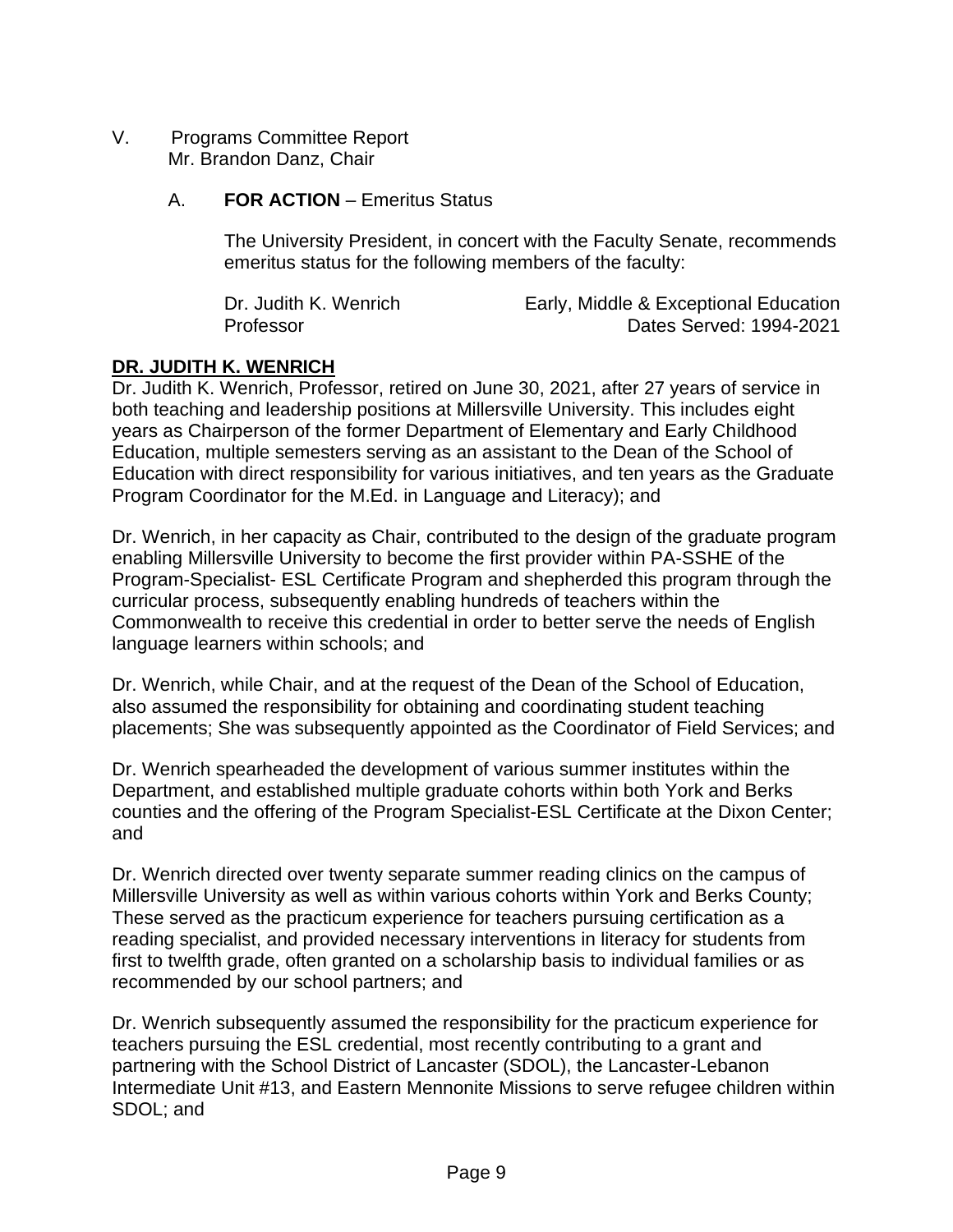V. Programs Committee Report Mr. Brandon Danz, Chair

Dr. Wenrich served as a supportive and conscientious academic advisor for thousands of students at both the undergraduate and graduate level; and

Dr. Wenrich made valuable contributions of professional service through membership or leadership on numerous departmental, college, inter-departmental, university, and committees within the community; including leadership of those instrumental in the design of new programs and their subsequent assessment; and

Dr. Wenrich supervised hundreds of undergraduate students during their professional block and student teaching experiences; as well as hundreds of students completing their practicum experiences in order to obtain the reading specialist or English as a second language credential available within the Commonwealth of Pennsylvania; and

Dr. Wenrich received national recognition from various professional organizations and constituencies for the caliber of programs to which she contributed and/or under her direction and for which she sought accreditation, including from the International Literacy Association, the Association for Middle Level Education, and the National Council for Accreditation of Teacher Education, for which she authored Standard 3- Field and Clinical Experiences; and

Dr. Wenrich was highly productive in scholarship as she presented at over 100 national, regional, state, and local conferences; and

Dr. Wenrich was a contributing or sole author of scholarly articles in peer-reviewed and other journals and other means of scholarly communications; and a contributing or sole author of numerous accreditation reports; and

Dr. Wenrich provided professional service to the Literacy Council of Reading-Berks and to the Lincoln International Academy in Managua, Nicaragua, both in terms of offering professional development and individual services to English learners; and offered individual instruction to dyslexic children, on a voluntary basis, and

Dr. Wenrich will be most remembered by colleagues for her leadership, her vision for programs and for their establishment, her mentorship of more junior faculty, her advocacy for students, and for the strength of collaborations formed with various stakeholders within K-12 public schools.

Therefore, the Department of Early, Middle, and Exceptional Education recommends that Dr. Judith K. Wenrich be granted the honorary title of Professor of Early, Middle, and Exceptional Education, Emeritus.

# **Proposed Motion:**

Move approval of granting Dr. Judith K. Wenrich emeritus status.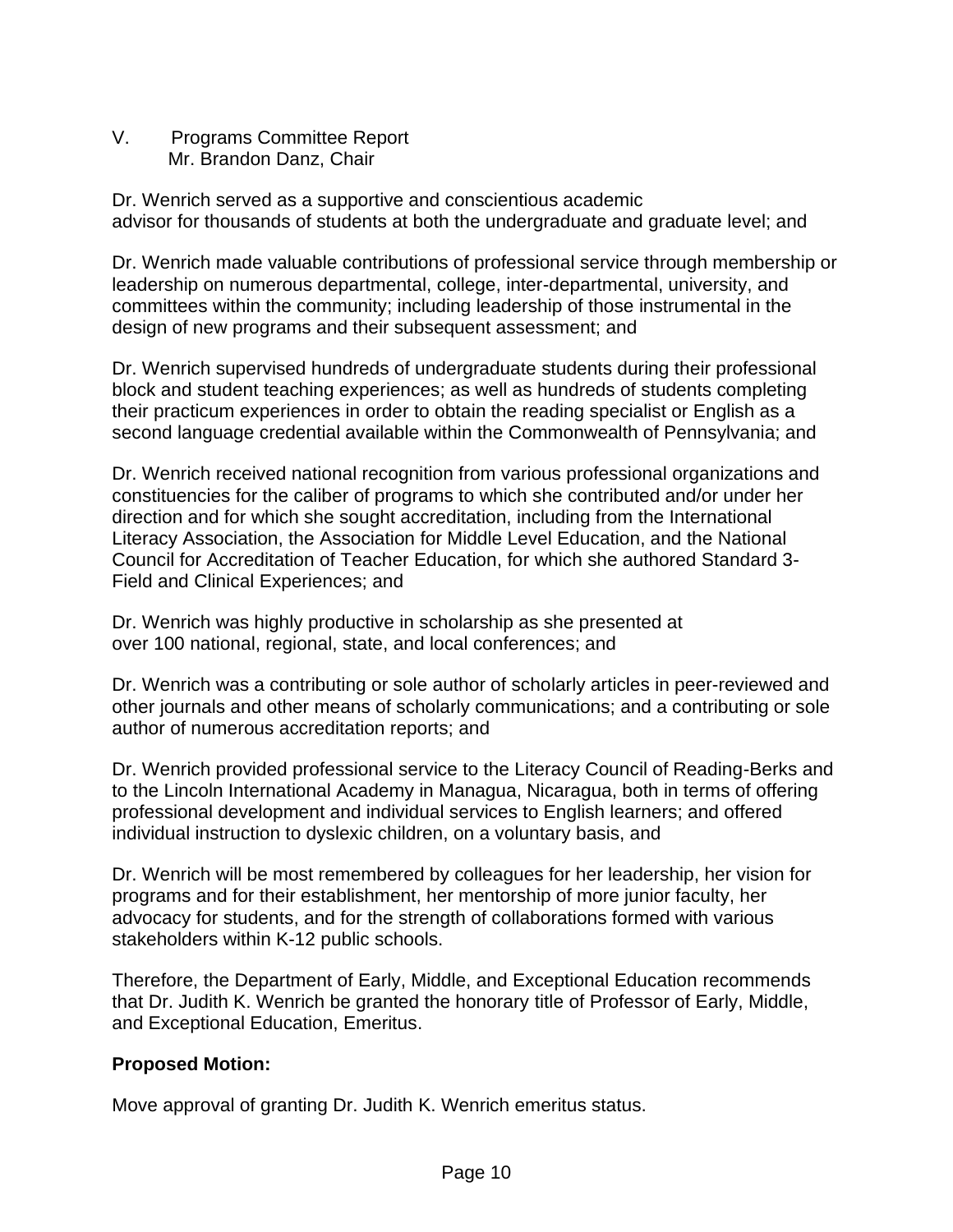- V. Programs Committee Report Mr. Brandon Danz, Chair
	- B. **INFORMATION** Student Presentation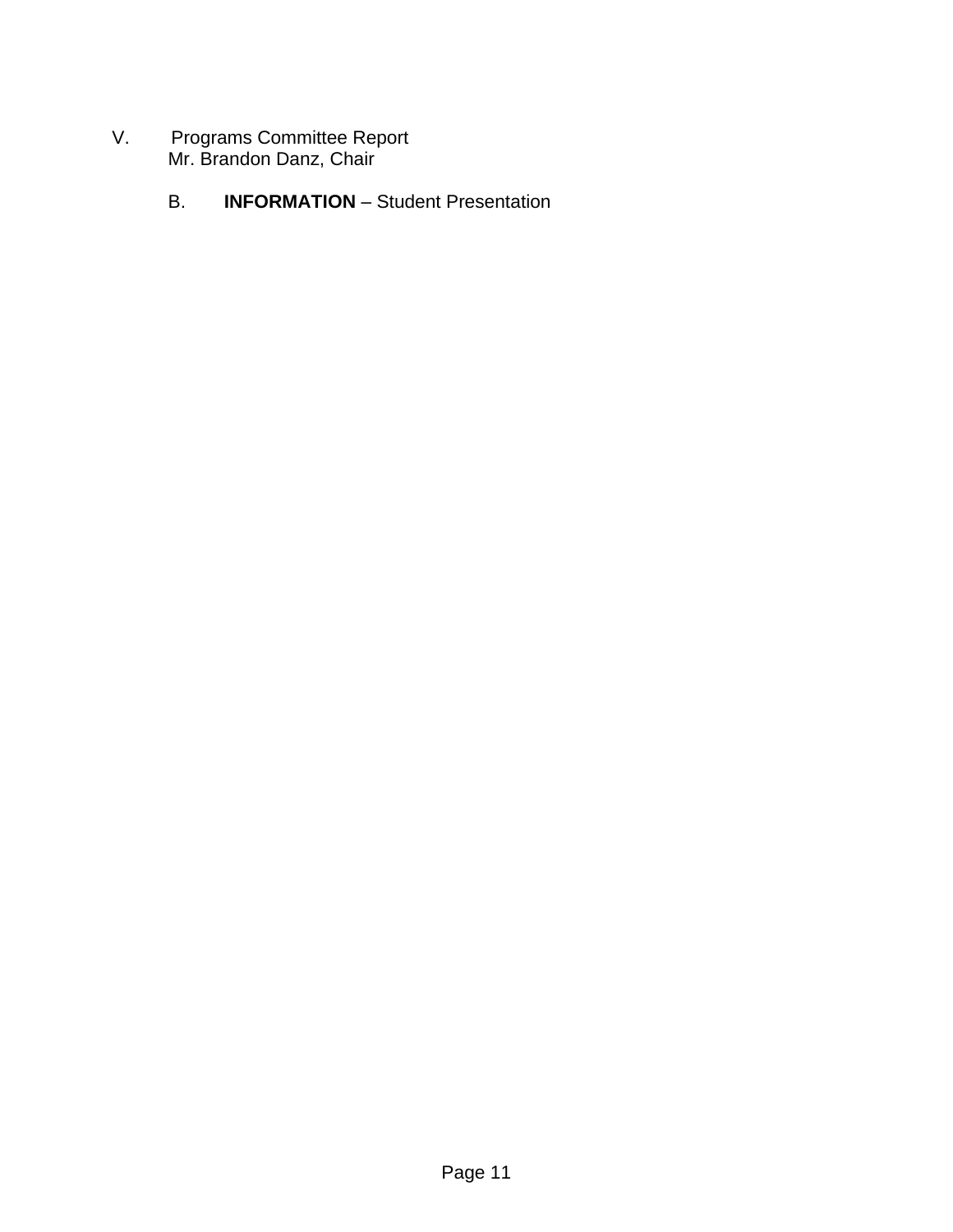- VI. Resources Committee Report Ms. Kathryn Ross, Chair
- A. **FOR ACTION** Annual Payment of \$5,000 to the Blue Rock Regional Fire **District**

## **Proposed Motion:**

Move approval of the payment of \$5,000 to the Blue Rock Regional Fire District in support of protection services provided to Millersville University.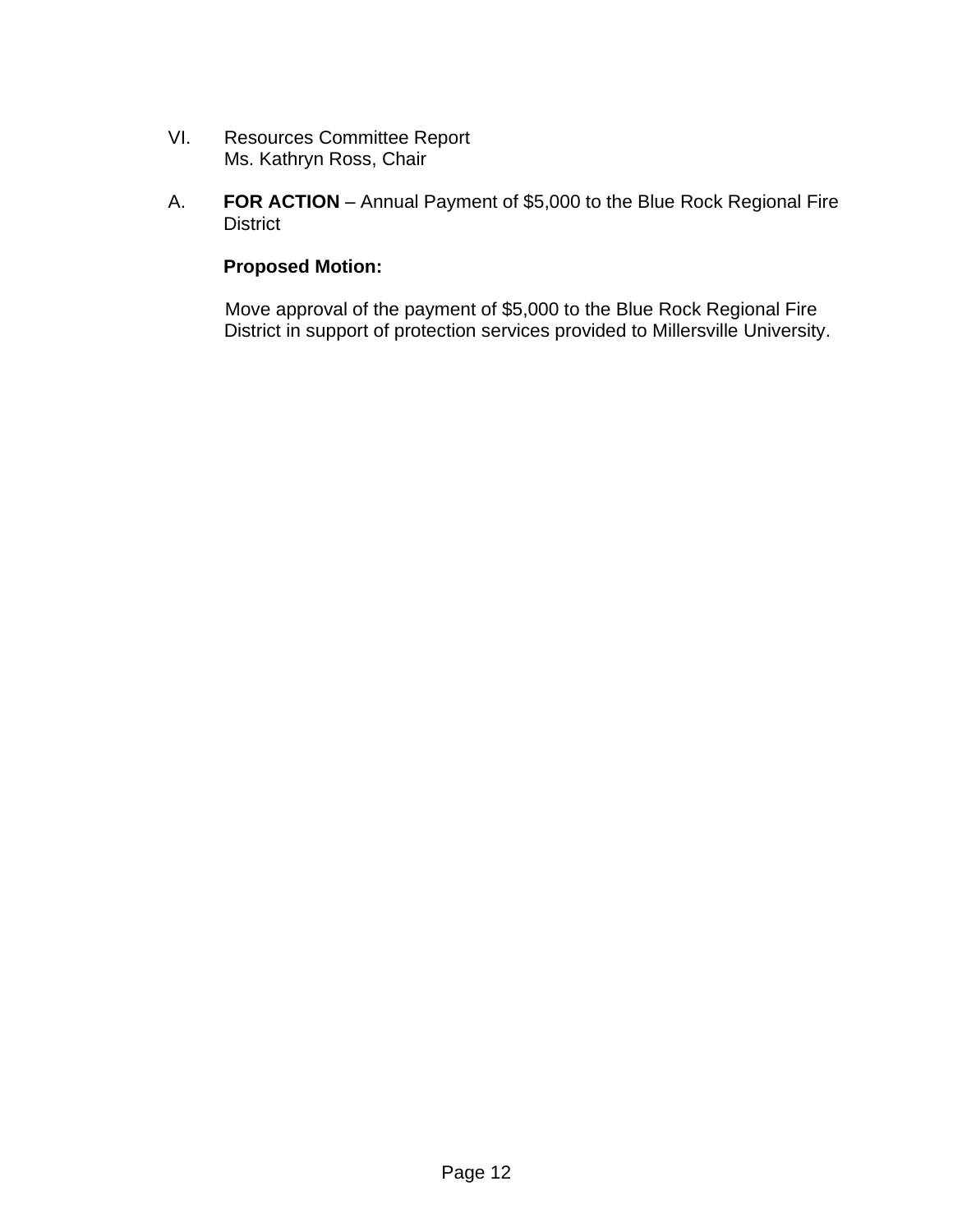- VI. Resources Committee Report Ms. Kathryn Ross, Chair
	- B. **FOR ACTION** Annual Payment of \$3,000 to Lancaster Community Safety Coalition

The Lancaster Community Safety Coalition, a nonprofit organization, has provided their assistance in creating and promoting safe conditions on the streets around The Ware Center, 42 North Prince Street, Lancaster.

# **Proposed Motion:**

Move approval of the payment of \$3,000 to the Lancaster Community Safety Coalition in support of protection services provided to Millersville University at The Ware Center.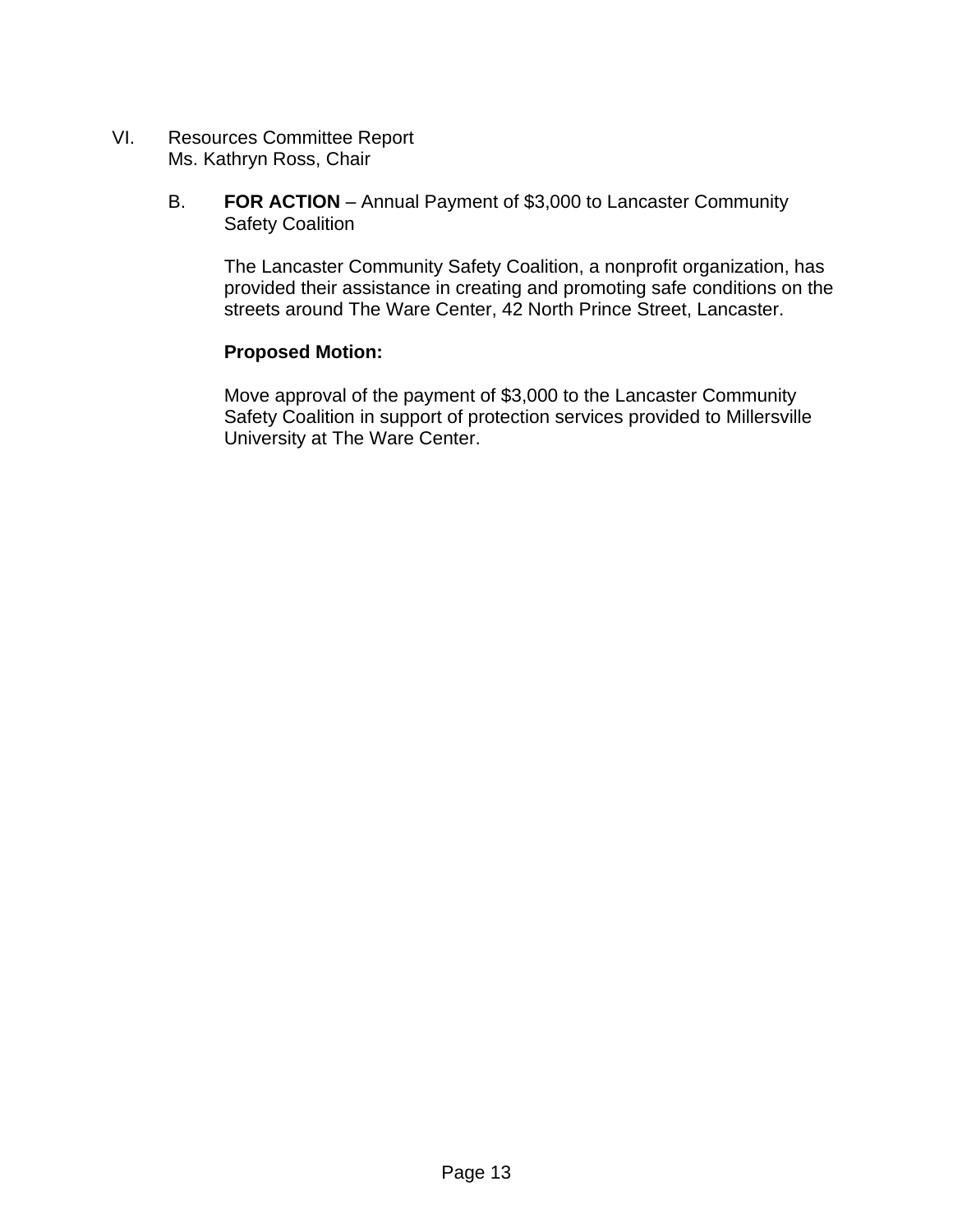- VI. Resources Committee Report Ms. Kathryn Ross, Chair
	- C. **FOR ACTION** Annual Payment of \$3,000 to Lancaster Emergency Medical Services Association (LEMSA)

## **Proposed Motion:**

Move approval of the payment of \$3,000 to Lancaster Emergency Medical Services Association (LEMSA) in support of services provided to Millersville University.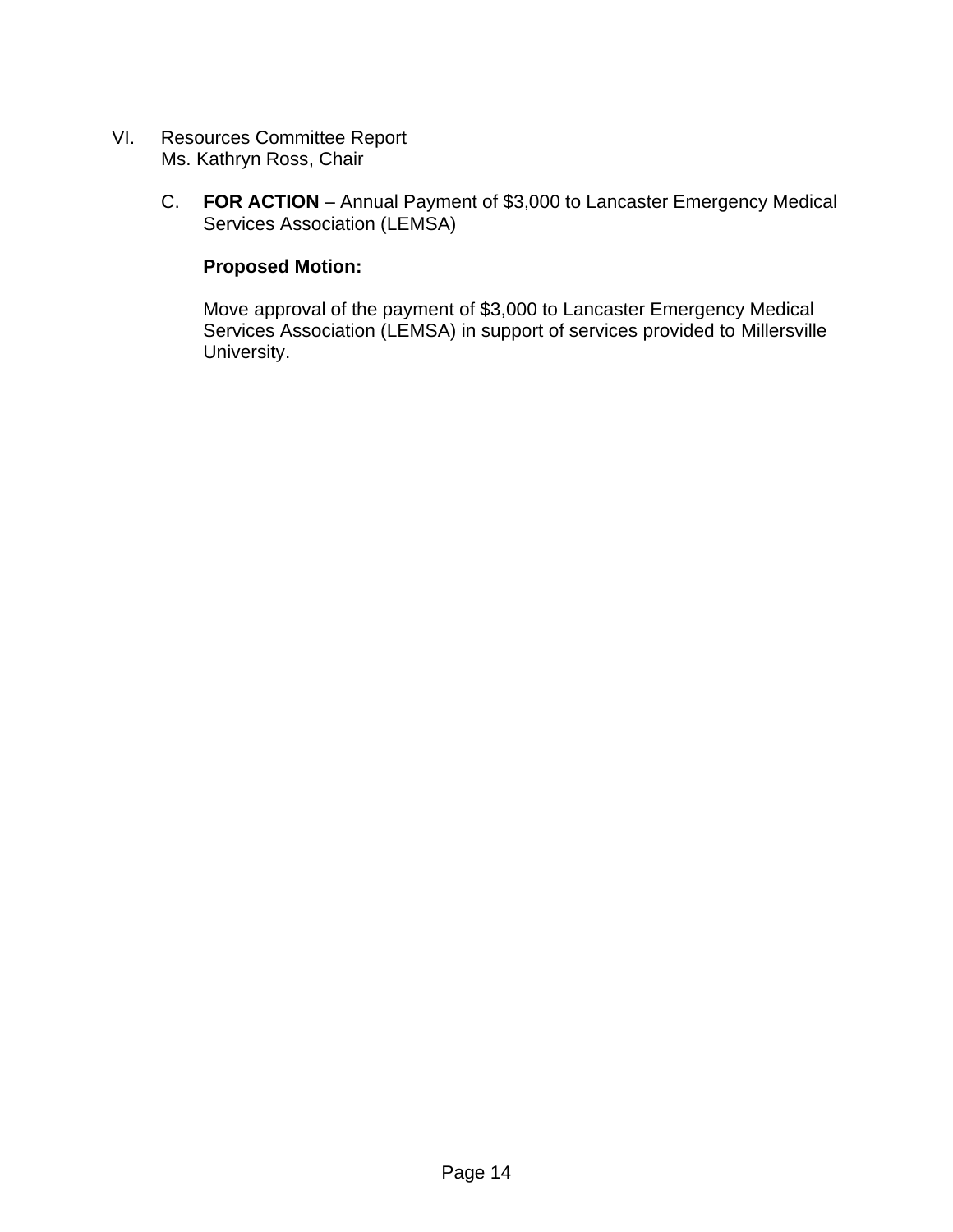VI. Resources Committee Report Ms. Kathryn Ross, Chair

## D. **FOR ACTION** – Five-Year Internal Capital Plan

Annually, the Universities within the Pennsylvania State System of Higher Education forward their five-year capital spending priorities to the Chancellor's Office for review and incorporation into the System's five-year capital spending plan, which is placed on the Board of Governors' agenda for approval.

Millersville University's capital spending plan is being recommended to the Council of Trustees for approval and subsequent distribution to the Pennsylvania State System of Higher Education. This plan, shown on page 16, represents the priority capital needs of the University for the next five years.

### **Proposed Motion**:

Move approval of the Five-Year Capital Plan of Millersville University as shown on page 16.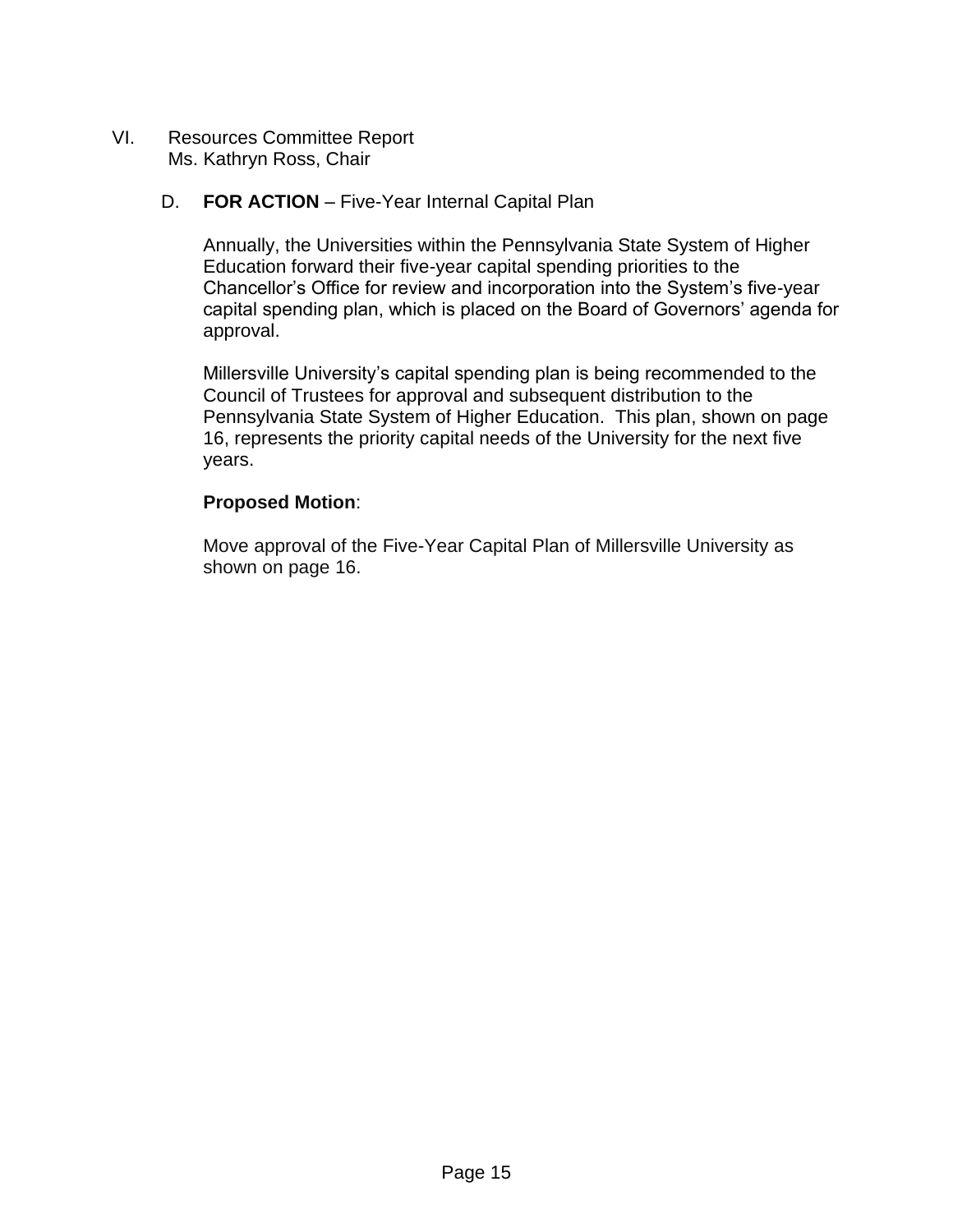### VI. Resources Committee Report Ms. Kathryn Ross, Chair

|                      | 100.119111111110000, 011011                           |              |                   |                        |                                    |                      |            | <b>Projected FY Funding Plan</b> |             |             |             |             |              |
|----------------------|-------------------------------------------------------|--------------|-------------------|------------------------|------------------------------------|----------------------|------------|----------------------------------|-------------|-------------|-------------|-------------|--------------|
|                      | 2021 Fiscal Year<br><b>Recommended Fund Source(s)</b> |              |                   |                        |                                    |                      |            |                                  |             |             |             |             |              |
| <b>Project Title</b> |                                                       | <b>Total</b> | <b>Plant Fund</b> | Defered<br>Maintenance | Auxilary (SMC,<br>Dining, Housing) | <b>Grant or Gift</b> | Other      | <b>FY21</b>                      | <b>FY22</b> | <b>FY23</b> | <b>FY24</b> | <b>FY25</b> | <b>FY26</b>  |
|                      | Boyer MUPD Renovations (1st floor reno and HVAC)      | 4,559,529    | 3,059,529         | 1,500,000              |                                    |                      |            | 4,559,529                        |             | n           |             |             |              |
|                      | <b>Pond Remediation</b>                               | 1,022,758    | 970,000           |                        |                                    | 52,758               |            | 1,022,758                        |             |             |             |             |              |
|                      | Roddy 282 Lab                                         | 447.221      | 414,22            | 33,000                 |                                    |                      |            | 447,221                          |             |             |             |             |              |
|                      | <b>Facilities Document Archive Project</b>            | 90,000       |                   |                        |                                    |                      | 90,000     | 90,000                           |             |             |             |             |              |
|                      | <b>Lehigh Renovations</b>                             | 2,300,000    | 2,300,000         |                        |                                    |                      |            | o                                | 2,300,000   |             |             |             |              |
|                      | Luek Hall East Wing HVAC Replacement                  | 120,000      |                   | 120,000                |                                    |                      |            | o                                | 120,000     |             |             |             |              |
|                      | <b>Cooper Field Lighting</b>                          | 960,000      | 510,000           |                        |                                    | 450,000              |            | o                                | 960,000     |             |             |             |              |
|                      | <b>Chryst Hall Renovations</b>                        | 400,000      | 400,000           |                        |                                    |                      |            | O                                | 400,000     |             |             |             |              |
|                      | <b>Stadium Renovations and Support Facilities</b>     | 3,500,000    | 2,000,000         |                        |                                    | 1,500,000            |            |                                  | 350,000     | 3,150,000   |             |             |              |
|                      | Lyle Hall Ground Floor Renovations and HVAC           | 3,000,000    | 3,000,000         |                        |                                    |                      |            | n                                | 300,000     | 2,700,000   |             |             |              |
|                      | Lombardo Hall Phase 2 and 3                           | 16,900,000   | 2,200,000         |                        |                                    | 14,700,000           |            | 2,200,000                        |             |             | 4,900,000   | 4,900,000   | 4,900,000    |
|                      | <b>Biemesdefer Exec Center Carpet</b>                 | 200,000      | 200,000           |                        |                                    |                      |            | O                                | 200,000     |             |             |             | $\mathbf{0}$ |
|                      | SMC Ground Floor Renovation (Book Store-Print Shop)   | 2,500,000    |                   |                        | 2,500,000                          |                      |            | O                                | 125,000     | 2,375,000   |             |             | O            |
|                      | <b>Camera Installation - Various Locations</b>        | 80,000       | 80,000            |                        |                                    |                      |            |                                  | 16,000      | 16,000      | 16,000      | 16,000      | 16,000       |
|                      | Door Access - Various Buildings                       | 300,000      | 300,000           |                        |                                    |                      |            |                                  | 60,000      | 60,000      | 60,000      | 60,000      | 60,000       |
|                      | Dilworth Roof and Envelope Repairs                    | 500,000      |                   | 500,000                |                                    |                      |            |                                  |             | 500,000     |             |             | n            |
|                      | <b>Fiat Lux Commenratory Walk</b>                     | 300,000      |                   | 50,000                 |                                    |                      | 250,000    | o                                |             | 300,000     |             | $\Omega$    | n            |
|                      | Osburn Roof                                           | 500,000      |                   | 500,000                |                                    |                      |            | 0                                |             |             | 500,000     | 0           | n            |
|                      | <b>Lehigh Elevator Installation</b>                   | 2,000,000    | 2,000,000         |                        |                                    |                      |            | O                                |             |             | 2,000,000   | $\Omega$    |              |
|                      | <b>Lehigh Roof Replacement</b>                        | 300,000      |                   |                        | 300,000                            |                      |            | O                                | n           |             | 300,000     | $\Omega$    | O            |
|                      | Witmer and Chryst Electrical Upgrade                  | 250,000      |                   | 250,000                |                                    |                      |            |                                  |             |             | 250,000     | $\Omega$    |              |
|                      | <b>Ware Center Boiler</b>                             | 225,000      |                   | 225,000                |                                    |                      |            | n                                |             |             | 225,000     | $\Omega$    |              |
|                      | <b>Biemesdefer Exec Center Switchgear</b>             | 200,000      |                   | 200,000                |                                    |                      |            | O                                |             |             | 200,000     | n           |              |
|                      | <b>Pucillo Elevator Upgrade</b>                       | 1,500,000    | 1,500,000         |                        |                                    |                      |            | O                                | n           |             | 1,500,000   |             | n            |
|                      | Hash Bassler Cooling Tower                            | 120,000      |                   | 120,000                |                                    |                      |            | O                                | n           |             | 120,000     | n           | n            |
|                      | <b>Pucillo HVAC and Fans</b>                          | 2,700,000    | 2,700,000         |                        |                                    |                      |            | o                                | n           |             |             | 2,700,000   | O            |
|                      | <b>Bishop UST Replacement</b>                         | 300,000      | 300,000           |                        |                                    |                      |            | o                                | n           |             |             | 300,000     | O            |
|                      | <b>Breidenstine Lights Painting Studio</b>            | 55,000       |                   | 55,000                 |                                    |                      |            | o                                |             | n           |             | 55,000      |              |
|                      | Ware Center Roof and HVAC Modifications               | 4,000,000    | 4,000,000         |                        |                                    |                      |            |                                  |             |             |             |             | 4,000,000    |
|                      | Caputo Hall Exhaust Upgrade                           | 2,500,000    | 2,500,000         |                        |                                    |                      |            |                                  |             |             |             |             | 2,500,000    |
|                      | <b>East Frederick Street Repairs</b>                  | 750,000      | 250,000           | 500,000                |                                    |                      |            |                                  |             |             |             |             | 750,000      |
|                      | Gerhardt Hall HVAC                                    | 250,000      |                   | 250,000                |                                    |                      |            |                                  |             |             |             |             | 250,000      |
|                      |                                                       |              |                   |                        |                                    |                      |            |                                  |             |             |             |             |              |
|                      | <b>Total</b>                                          | 52,829,508   | 28,683,750.12     | 4,303,000.00           | 2,800,000.00                       | 16,702,758.00        | 340,000.00 | 8,319,508                        | 4,831,000   | 9,101,000   | 10,071,000  | 8,031,000   | 12,476,000   |

NOTE: This plan does not include the annual \$500,000 plant funds budgeted for the Repairs and Renovations project request cycle.

|                      | <b>FY21</b> | <b>FY22</b>   | <b>FY23</b> | <b>FY24</b> | <b>FY25</b> |                                |                                  |             |             |             |             |
|----------------------|-------------|---------------|-------------|-------------|-------------|--------------------------------|----------------------------------|-------------|-------------|-------------|-------------|
| Plant                | 6,643,750   | 4,136,000     | 4,426,000   | 5,476,000   | 4,976,000   |                                |                                  |             |             |             |             |
| <b>DM</b>            | 1,533,000   | 120,000       | 550,000     | 1,295,000   | 55,000      |                                |                                  |             |             |             |             |
| Auxilary             |             | 125,000       | 2,375,000   | 300,000     |             |                                |                                  |             |             |             |             |
| <b>Grant or Gift</b> | 14,752,758  | $-14,250,000$ | 1,500,000   | 4,900,000   | 4,900,000   | Cross check - Should total "0" |                                  |             |             |             |             |
| Other                | 90,000      |               | 250,000     |             |             | <b>FY21</b>                    | <b>FY22</b>                      | <b>FY23</b> | <b>FY24</b> | <b>FY25</b> | <b>FY26</b> |
|                      | 23,019,508  | $-9,869,000$  | 9,101,000   | 11,971,000  |             |                                | 9,931,000 14,700,000 -14,700,000 |             | 1,900,000   | 1,900,000   | 1,900,000   |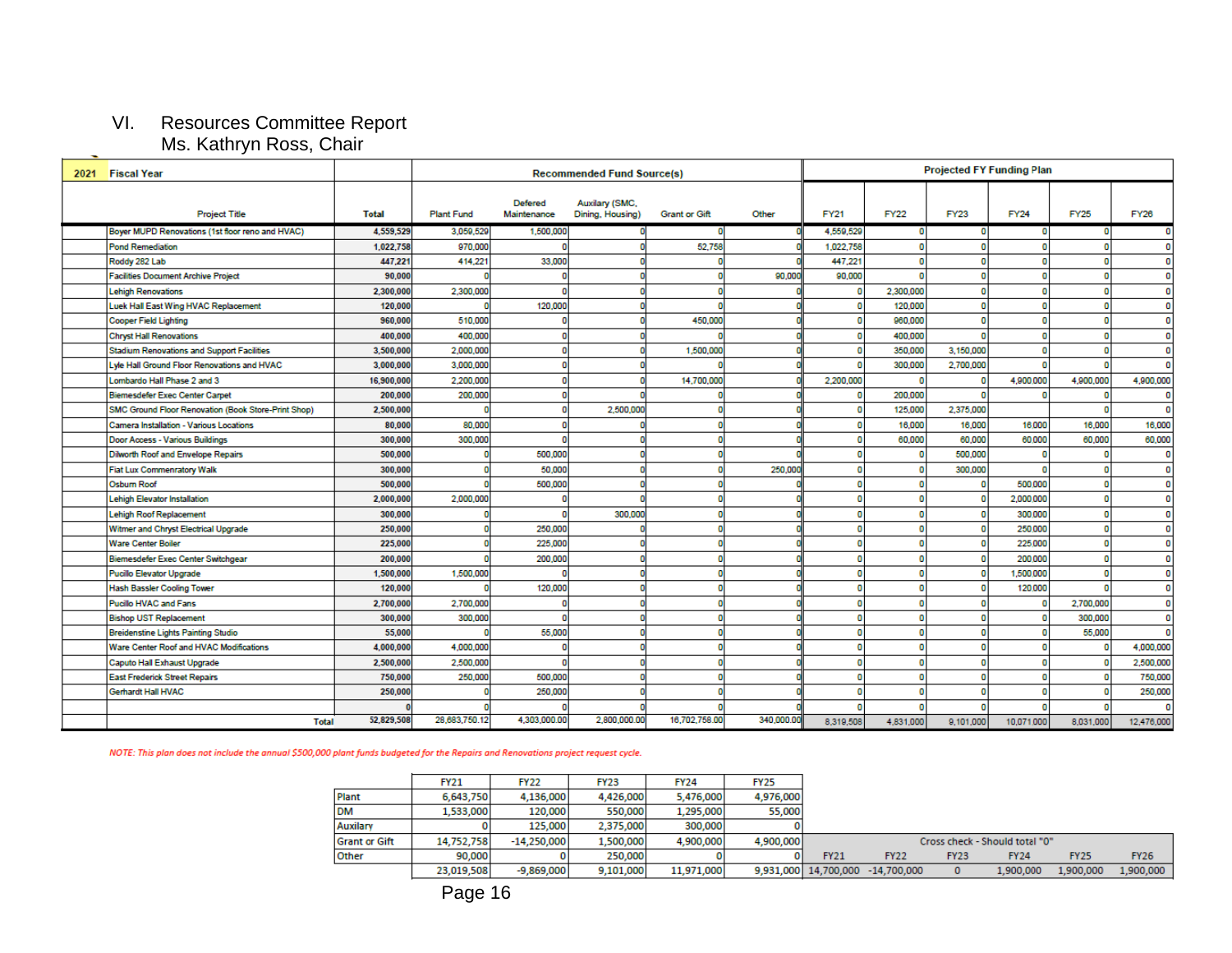- VI. Resources Committee Report Ms. Kathryn Ross, Chair
- E. **FOR ACTION** Millersville University Foundation Endowments
	- N C Adams '73 and W G Adams Fellows Program Endowment\* ▪ This also funds the *N C Adams '73 and W G Adams Professorship*
	- Judy & Doc Anttonen Women's Cross Country Scholarship Endowment\*
	- Ross H. Coulson '72 Scholarship Endowment
	- Dr. Joseph W. Glass Geography Scholarship Endowment\*
	- Joyce Denelsbeck King Women in STEM Scholarship Endowment\*
	- Thaddeus "Tad" Leigh Eshelman Memorial Scholarship Endowment\*
	- Ronald K. Good '59 Scholarship Endowment
	- Martha Miller Herr Scholarship Endowment\*
	- Armond S. Kinsey '95 Scholarship Endowment
	- Lockey Family Nursing Scholarship Endowment\*
	- Stanley M. Nelson Scholarship Endowment\*
	- Jean M. Romig Violin and Viola Scholarship in Memory of Karl & Pauline Romig\*

*Note: For informational purposes, all endowments indicated with an asterisk (\*) above, have also reached threshold since the last COT meeting.* 

### **Proposed Motion:**

Move approval of the name recognition of the above-mentioned scholarships, endowments or programs.